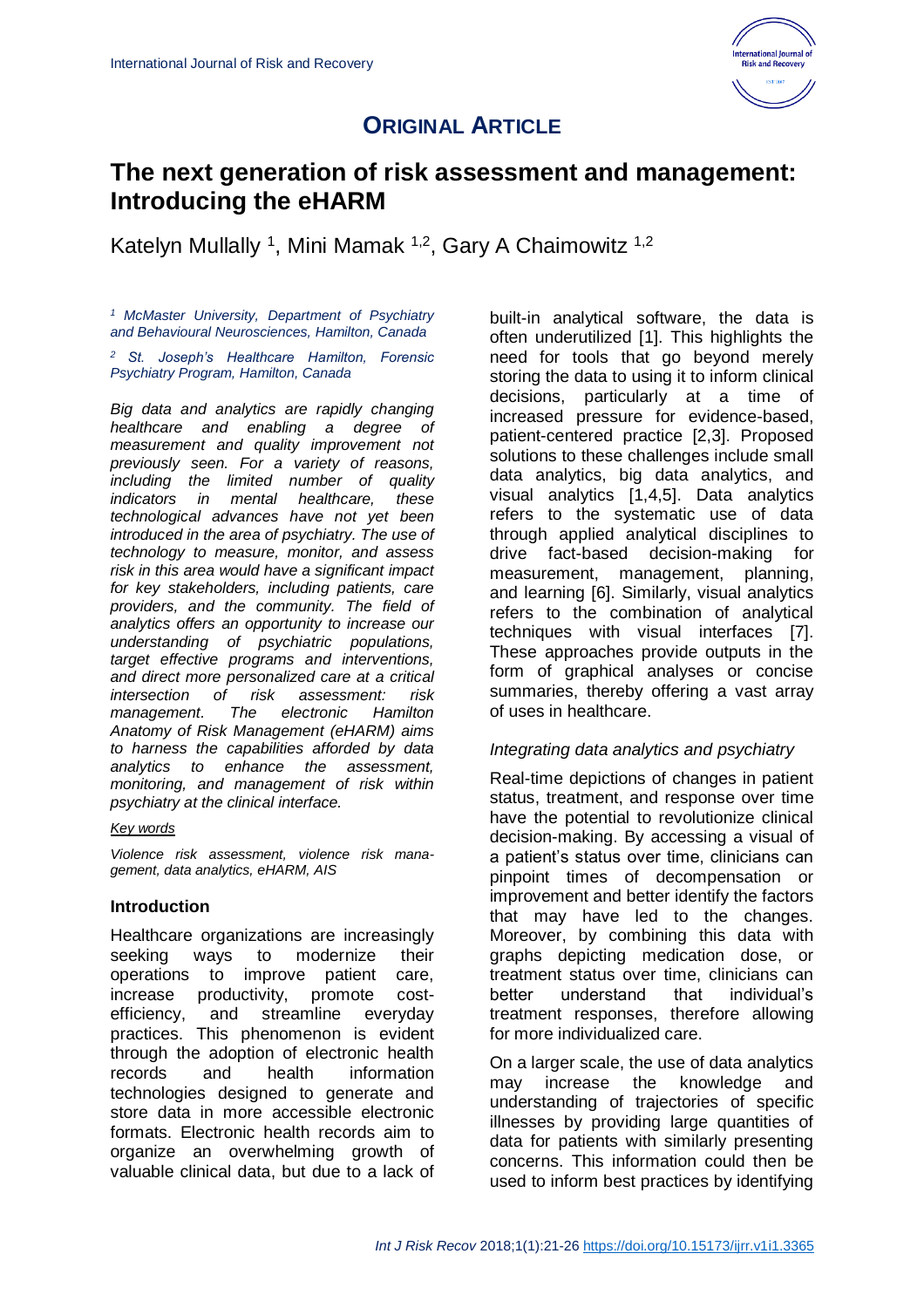the most effective treatment options for a particular presentation, for instance. In turn, this data can inform administrative decisions about resource allocation.

As a result, data analytics can inform treatment and care at all organizational levels, increasing the effectiveness and timeliness of care, and promoting a shift towards more proactive treatments [1]. Moreover, the better use of large sectors of data has the potential to improve drug discovery, diagnostics, and resource allocation, thus enabling data-driven decisions at lower costs [8,9].

While data analytics programs have been utilized in healthcare to inform predictive risk assessments, clinical decisionmaking, in-home health monitoring, finances, and resource allocation [9], such tools have yet to be used in the field of psychiatry. One potential reason for this is a lack of direct indicators within psychiatry which can act as measures of progress over time. Nonetheless, the growth of data analytics within psychiatry would provide unparalleled opportunities for exploration, hypothesis generation, and risk prediction at the clinical, administrative, and research levels [10].

One key consideration within the area of psychiatry is risk, including one's risk to them self and to others. In fact, the risk of harm to others is a primary criterion for certification in mental health legislation for all Canadian jurisdictions [11]. In Canada, an individual's status within the forensic psychiatric system is dependent on their identified risk to others, and the onus is on the designated hospital to determine whether an individual represents a significant risk to the safety of the public [13]. Risk is also a key consideration within general psychiatry, where psychiatrists are typically required to assess risk as frequently as forensic psychiatrists [14]. As a result, risk assessments are necessary in all areas of psychiatry, including emergency, inpatient, and forensic psychiatry [12]. Numerous risk assessment tools have been developed in an effort to assist clinicians in the prediction, assessment, and management of risk. Examples include the

Hamilton Anatomy of Risk Management (HARM) [15], Violence Risk Appraisal Guide (VRAG) [16], Historical Clinical Risk Management-20 (HCR-20) [17], and Classification of Violence RISK (COVR) [18]. Such tools provide a unique platform for introducing data analytics to psychiatry due to the wide variety of dynamic recordable indicators measured on a regular basis.

## *The eHARM: an analytics-based tool*

The Hamilton Anatomy of Risk Management (HARM) [15] is a structured professional judgement (SPJ) tool developed for use in a variety of inpatient and outpatient psychiatric settings. The HARM has been adapted for forensic, general, community, correctional, and youth psychiatric settings. Designed for use in a multidisciplinary team setting, the HARM guides assessors to formulate opinions regarding risk of violence and guides discussions of risk and risk management through three stages: past, present, and future. Stage one consists of historical risk factors such as major mental illness, substance use, cognitive deficits, and criminal history. Stage two consists of empirically-supported and dynamic risk factors and protective factors. Risk factors are recorded based on their presence,<br>status ("managed," "monitor," "needs status ("managed," "monitor," "needs improvement"), and change from the previous report ("better," "worse," "same"). Finally, stage three consists of final risk estimates, which includes an individual's clinical likelihood of violence and escape risk. Teams score these estimates based on a 5-point scale for two time frames: "immediate future" (days) and "short term" (weeks). An additional consideration regarding the clinical likelihood of violence is the presence of professional support including inpatient and community supports. Specifically, clinicians are asked to consider whether an individual's likelihood of violence would change in the absence of professional support. As a result, there are a total of four estimates of the likelihood of violence.

Also embedded within the HARM is the Aggressive Incidents Scale (AIS) [15], which is a 9-point scale designed to record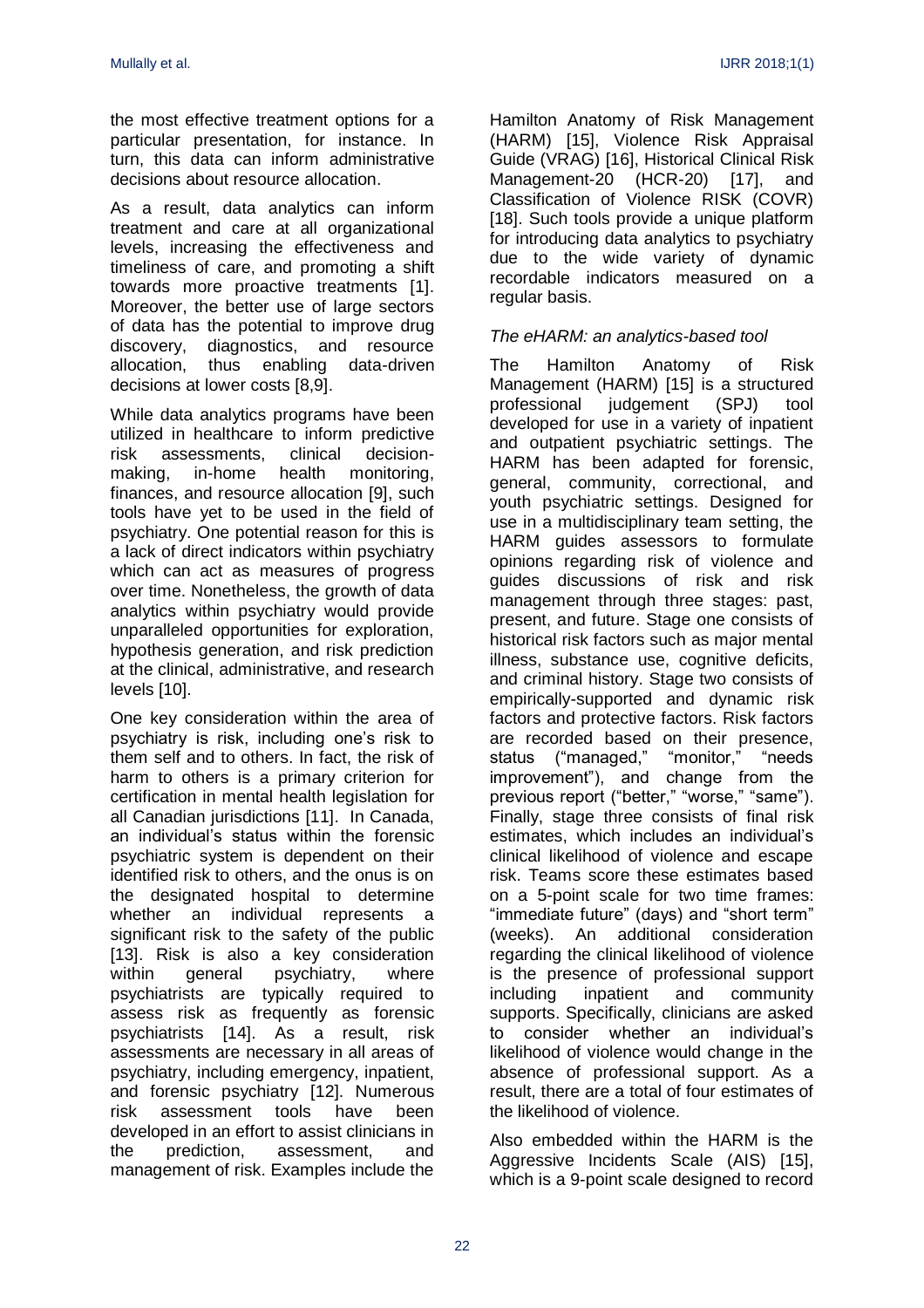varying acts of aggression easily and consistently. The HARM also guides the assessors to develop and record a personalized risk management plan, based on an individual's past and current risk. This may include specific treatment plans, interventions, and medications designed to reduce risk and improve outcomes. Combined, the AIS and the HARM have been indicated to improve the clinical documentation of dynamic risk factors and outcomes, communication of aggressive incidents, and discussions of risk and relevant risk factors [15,19]. Moreover, the AIS demonstrates excellent reliability as a measure of inpatient aggression [19], while the HARM demonstrates promising predictive validity for inpatient aggression, and has shown good reliability with the HCR-20 [20]. The HARM is completed on a weekly to monthly basis, making it a hub for rich, longitudinal data.

Combining the HARM tool with data analytics allows the ability to visually identify in a quick and efficient manner any fluctuations in risk, which then informs the current and future risk assessments. The result is the Electronic Hamilton Anatomy of Risk Management (eHARM); an electronic, Excel-based tool that transformed the original HARM risk assessment process using data analytics. The eHARM has introduced the potential for individual, patient-level analytics, as well as group-level analytics for descriptive observation of an entire unit or program at a time, and the collection of real-world, electronic data for further use. The tool is comprised of two components that work in conjunction: The Patient Tool and the Patient Aggregator.

The Patient Tool is the function most often used to complete risk assessments, access past assessments, and view individual-level analytics. This tool contains the HARM form, which has been modernized to include drop-down menus, required fields, and embedded definitions. These features improve the documenttation of aggression and risk-related data, ensure reliability and consistency of documentation, and also streamline the risk assessment process for teams who may have limited time for large group discussions.

As well, the functionality adds a level of innovation and widespread applicability not seen before within psychiatric risk assessment. In addition to the userfriendly electronic form, the Patient Tool contains individual patient analytics, which collect and graph data as a team completes their regular assessments. These analytics allow users to view individual performance trends in AIS scores, risk factors, and risk ratings over time, thus providing automatic, graphic depictions of an individual's progress (Figure 1). Users can refer to the analytics during an assessment as a way to track decompensation or improvement and inform the assessment process. These analytics may also allow teams to better distinguish antecedents to specific incidents or behaviours, and then use this information to inform future treatment or interventions.



Figure 1: Patient-level analytics depicting aggressive incidents over one year for one patient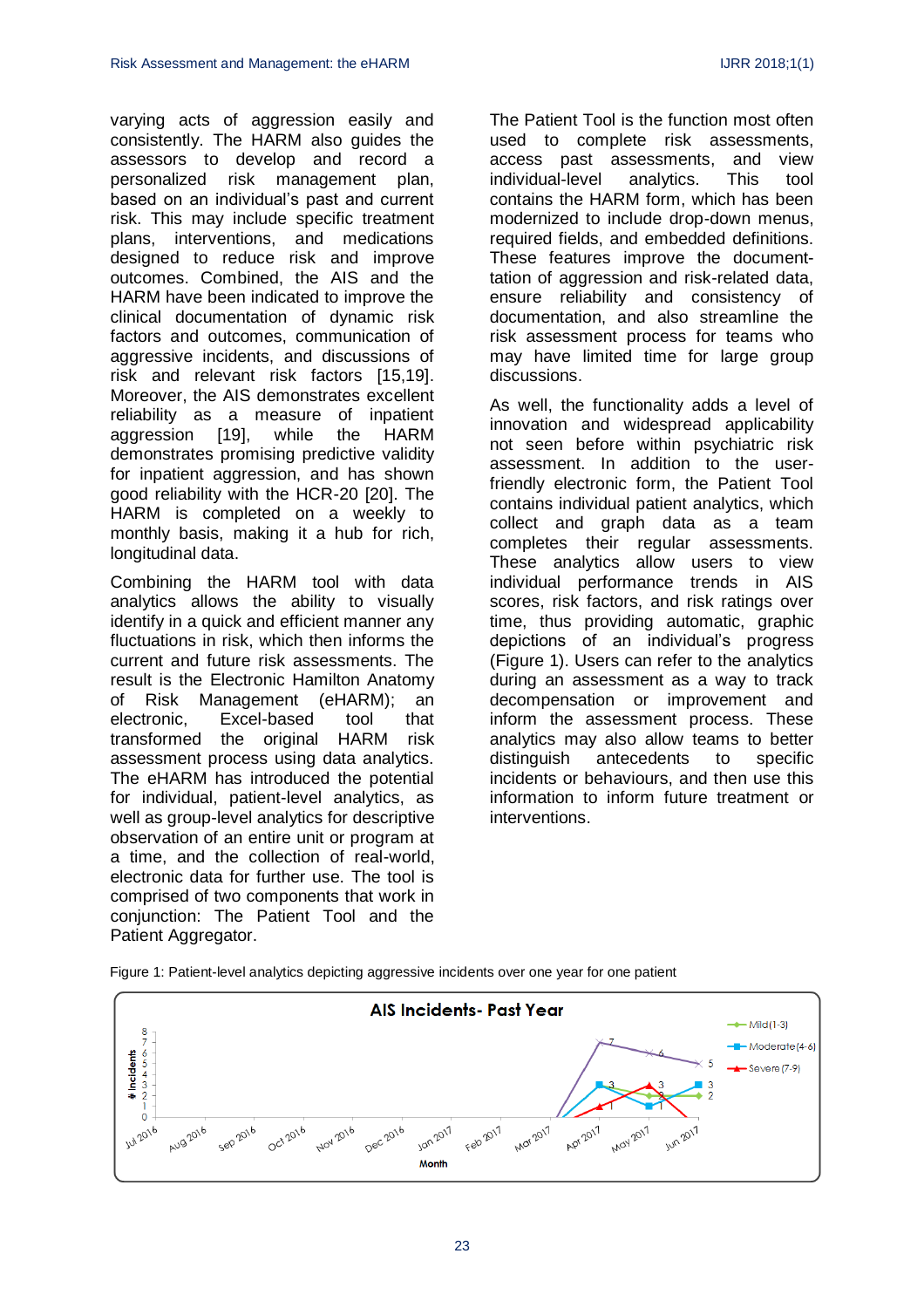The second component of the eHARM is the Patient Aggregator, which introduces additional unique capabilities. Specifically, it allows users to upload multiple individual HARM files in order to view trends across groups of patients. Users may select any number of patient files, by physician, unit, or program as a whole. Upon uploading the files, the Patient Aggregator automatically generates a number of descriptive analytics of group trends in diagnosis, risk factors, and treatment (Figure 2). This includes the percentage of patients for each diagnosis, the percentage of patients referred to each program or intervention, and more. In addition, the Aggregator allows users to download imported data, including a deidentified database of each existing eHARM report for each patient selected. As a result, users can access an accurate, real-time, longitudinal database that contains historical, treatment, risk, and outcome data for further analysis.





### **Conclusion**

The usefulness of the eHARM Tool and Patient Aggregator is self-evident; within moments, users can generate a program overview for an entire hospital, service, or unit, or answer a specific research question. The research possibilities are vast, but include examining the efficacy of specific medications, programs, and interventions, exploring trajectories for specific groups of patients, and even assessing the validity of the eHARM tool itself. In addition, the eHARM database contains data regarding risk management and transition planning, and patients' responses to specific programs or interventions. Using this data, users can easily identify which programs have the highest number of referrals, greatest involvement, longest waitlists, and least

engagement to inform program planning and resource allocation. Moreover, decision-makers may cross-reference this with data on dynamic risk factors, aggressive incidents or risk ratings to determine where a need exists for a given program or unit.

In addition to aggregated data, a closer look at longitudinal data from an individual patient can demonstrate the eHARM's applicability for program evaluation. Specifically, users may graph AIS scores, risk ratings, and performance on a specific risk factor before and after a new program is introduced, to determine the program's effectiveness. This data may allow clinical staff to better target effective as well as ineffective programs, resulting in more timely, individualized and efficacious care.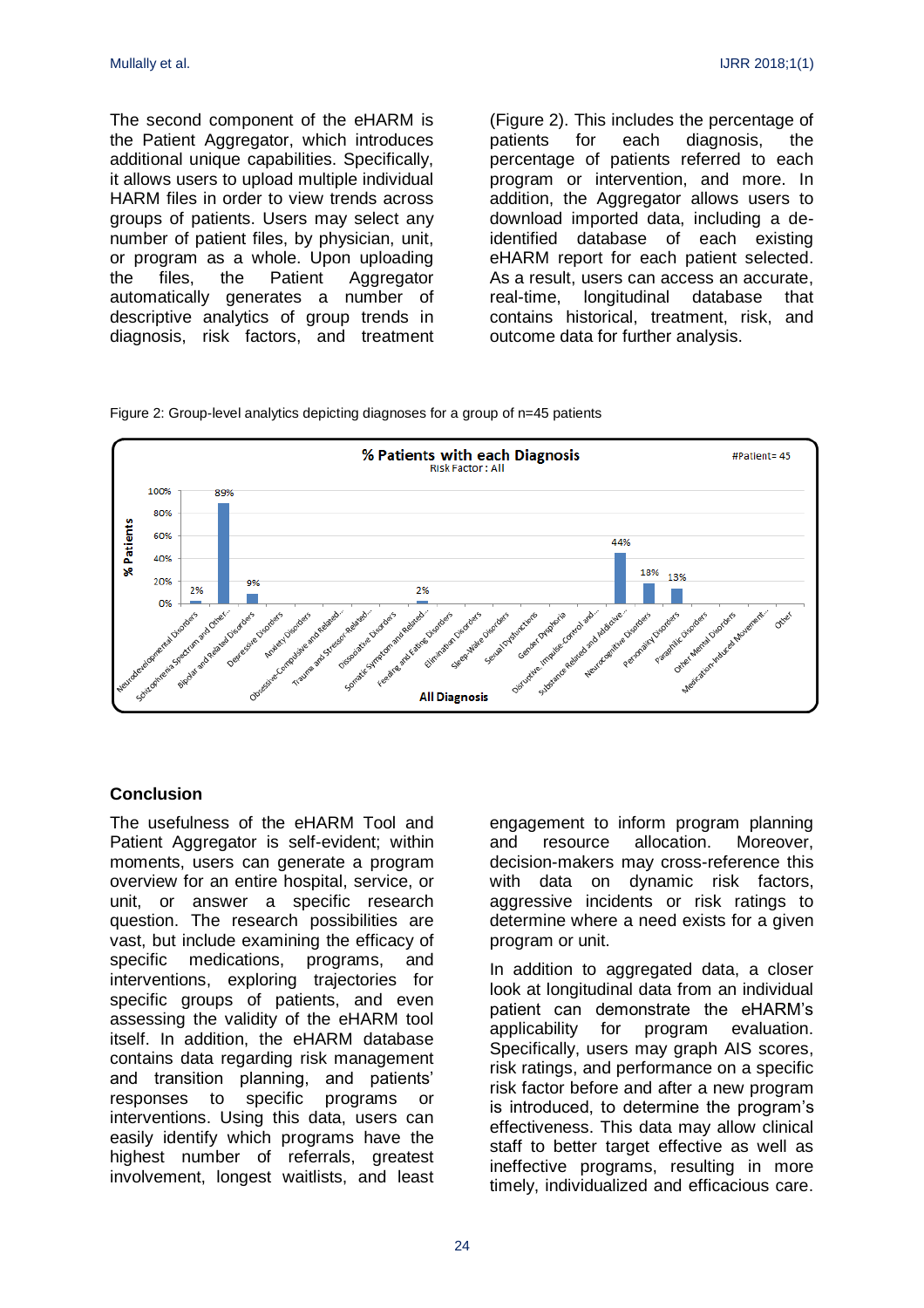These benefits are aligned with the immense need within healthcare to increase cost-efficiency, improve prediction of health trends, and implement more efficacious practices [8-9].

The eHARM offers extensive opportunity across many domains within psychiatry and a solution to the need for better management and use of electronic clinical data. The database derived from the eHARM is generated at the clinical interface, removing any need for data collection or data entry and the potential for errors occurring during these steps, and increases the ecological validity of future studies. With numerous time and data points, the eHARM database has the potential to inform risk management, research, service planning, quality improvement, and introduces unprecedented opportunity to improve violence risk assessment in psychiatry.

Conflict of Interest: none

#### **References**

- 1. Wills MJ. Decisions through data: analytics in healthcare. *J Healthc Manag* 2014;59(4)
- 2. Stead WW, Searle JR, Fessler HE, Smith JW, Shortliffe EH. Biomedical informatics: changing what physicians need to know and how they learn. *Acad Med* 2011;86(4)
- 3. Chawla NV, Davis DA. Bringing big data to personalized healthcare: a patient-centered framework. *J Gen Intern Med* 2013;28(3): 660‑5
- 4. Raghupathi W, Raghupathi V. Big data analytics in healthcare: promise and potential. *Health Inf Sci Syst* 2014;2(1):3
- 5. Caban JJ, Gotz D. Visual analytics in healthcare - opportunities and research challenges. *J Am Med Inform Assoc* 2015; 22(2):260‑2
- 6. Cortada J, Gordon D, Lenihan B. The value of analytics in healthcare: from insights to outcomes. *IBM Global Business Services* 2012:1‑15 [\(accessed](https://public.dhe.ibm.com/common/ssi/ecm/gb/en/gbe03473usen/GBE03473USEN.PDF) on Jan 2, 2018)
- 7. Keim D, Andrienko G, Fekete J-D, Görg C, Kohlhammer J, Melançon G. Visual analytics: definition, process, and challenges. In: Kerren A, Stasko JT, Fekete J-D, North C (Eds). *Information visualization: human-centered issues and perspectives*. Berlin, Heidelberg: Springer; 2008:154‑75
- 8. Dell EMC, International Corporation Data. The digital universe: driving data growth in

healthcare. *EMC Project* 2014:1‑16 [\(accessed](https://www.emc.com/analyst-report/digital-universe-healthcare-vertical-report-ar.pdf) on Jan 2, 2018)

- 9. Simpao AF, Ahumada LM, Gálvez JA, Rehman MA. A review of analytics and clinical informatics in health care. *J Med Syst* 2014;38(4):45
- 10. Monteith S, Glenn T, Geddes J, Bauer M. Big data are coming to psychiatry: a general introduction. *Int J Bipolar Disord* 2015;3(1):21
- 11. Gray JE, O'Reilly RL. Clinically significant differences among Canadian mental health acts. *Can J Psychiatry* 2001;46(4):315‑21
- 12. Glancy GD, Chaimowitz GA. The clinical use of risk assessment. *Can J Psychiatry* 2005;50(1):12‑7
- 13. Criminal Code of Canada. s. 672.54 [\(accessed](http://laws-lois.justice.gc.ca/PDF/C-46.pdf) on Jan 2, 2018)
- 14. Kumar S, Simpson AIF. Application of risk assessment for violence methods to general adult psychiatry: a selective literature review. *Aust N Z J Psychiatry* 2005;39(5): 328-35
- 15. Chaimowitz GA, Mamak M (Eds). Companion guide to the Aggressive Incidents Scale and the Hamilton Anatomy of Risk Management. 2nd Ed. Hamilton Ontario, Canada: St. Joseph's Healthcare Hamilton
- 16. Quinsey VL, Harris GT, Rice ME, Cormier CA (Eds). Violent offenders: appraising and managing risk. 2nd Ed. Washington DC: American Psychological Association; 2005